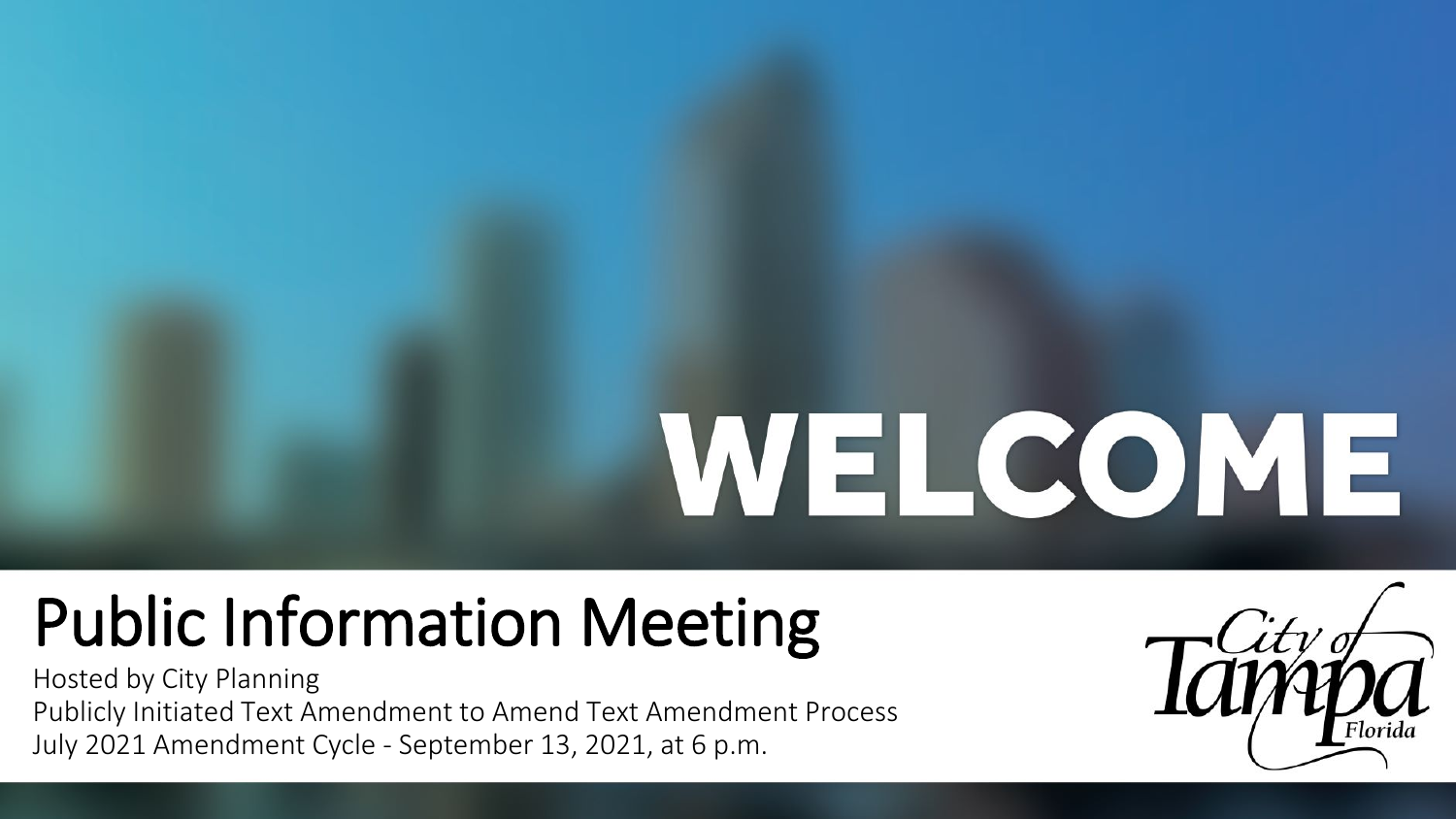## **Agenda**

- Staff introduction
- Housekeeping
- Background review City Council motions/staff recommendations
- Review text amendment changes proposed
- Review tentative processing schedule
- Q & A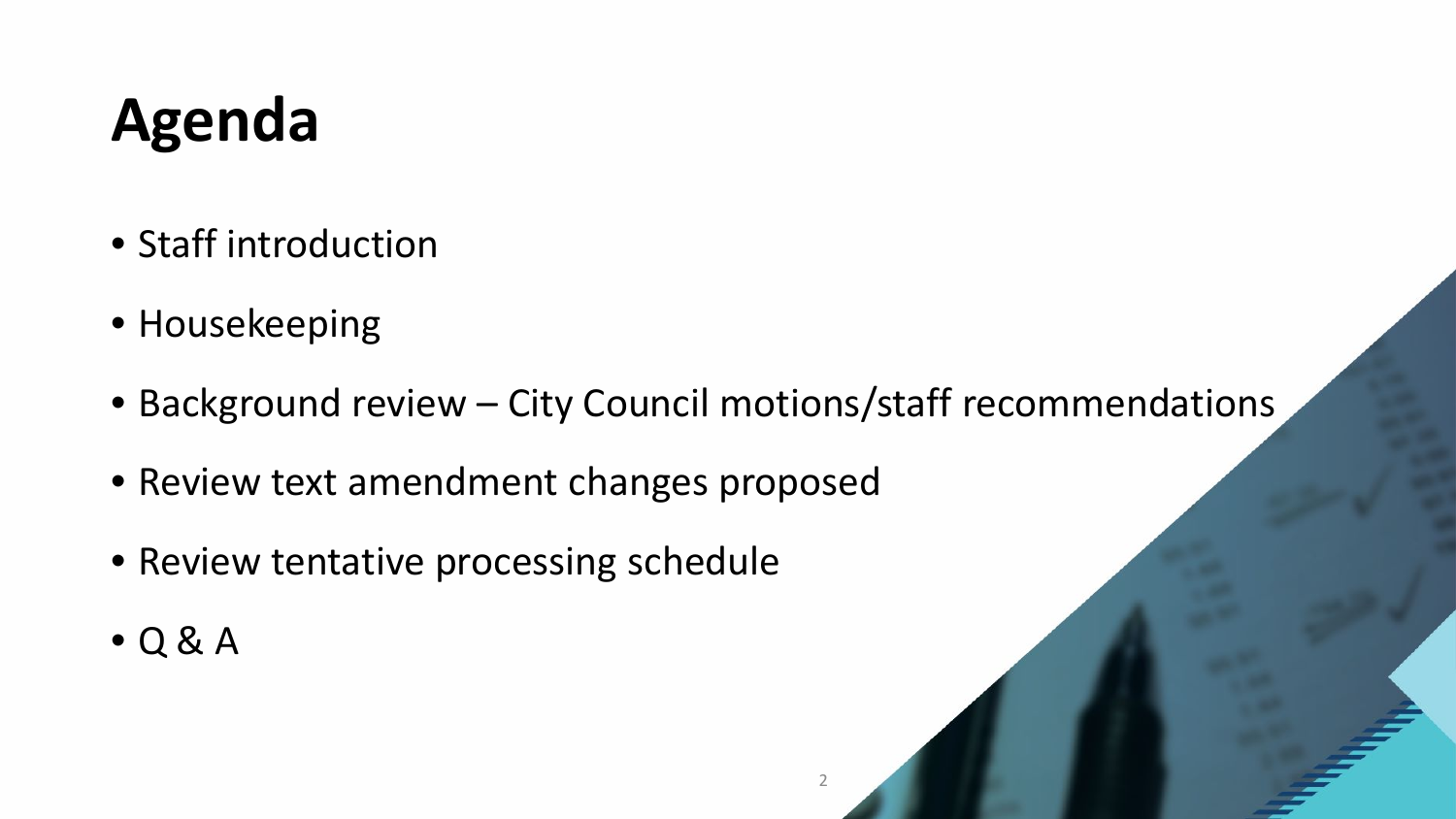#### Background

- Council requested the ability to process out-of-cycle text amendments to chapter 27 zoning code.
- Staff recommendation during May 27, 2021 Workshop was to modify the code amendment process to bifurcate the publicly initiated amendments from the privately initiated amendments and provide 2 cycles for each one.
- Option was presented at the June 7, 2021 Public Information Meeting.
- Staff presented feedback received to City at the end of June.
- City Planning staff briefed City Council on August 26, 2021 on current option.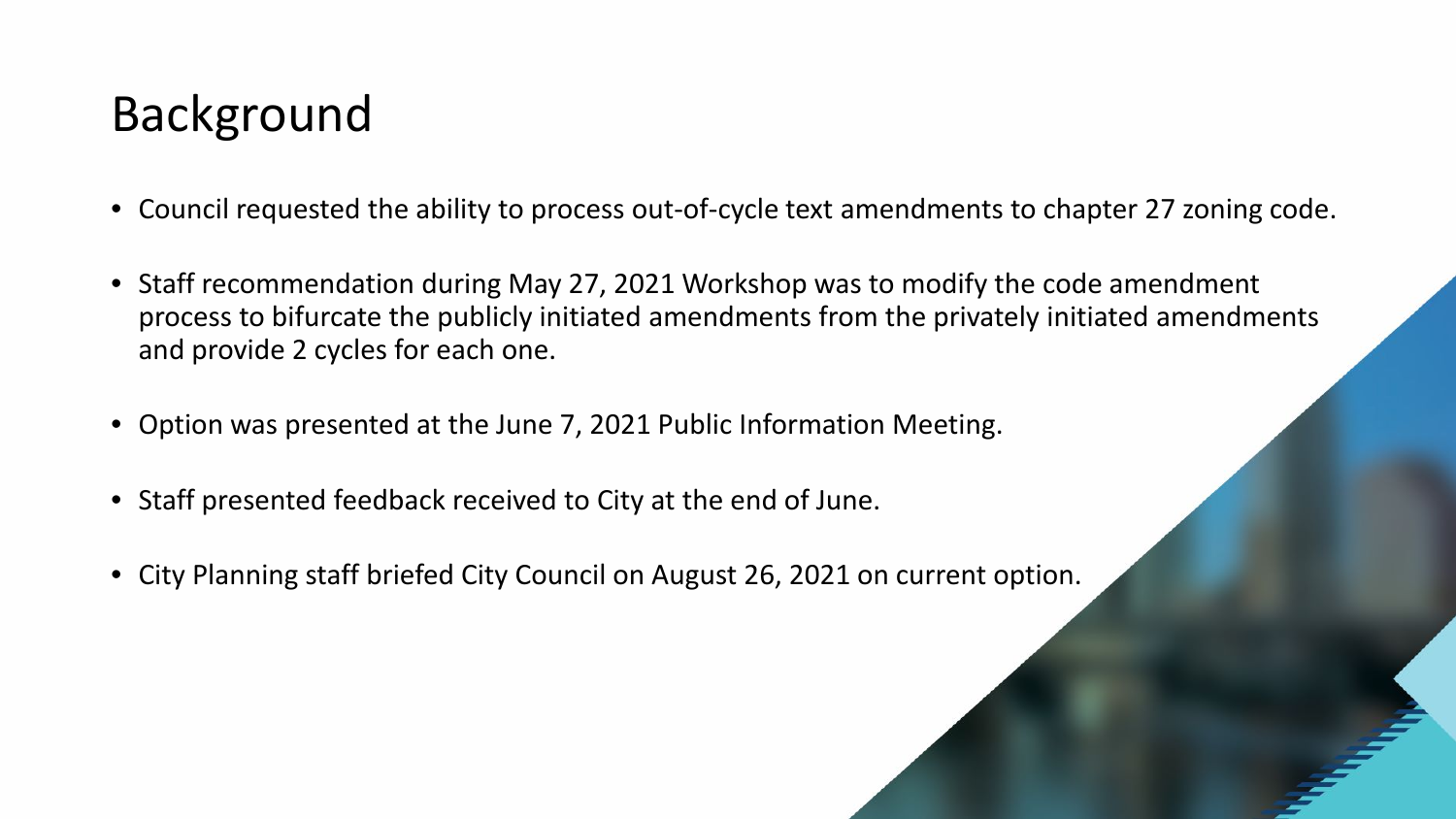#### Current Code

- All text amendments (both private and public) are processed every January 15<sup>th</sup> and July 15<sup>th</sup> of each year.
- Scrivener's errors and code corrections can be processed out of cycle.

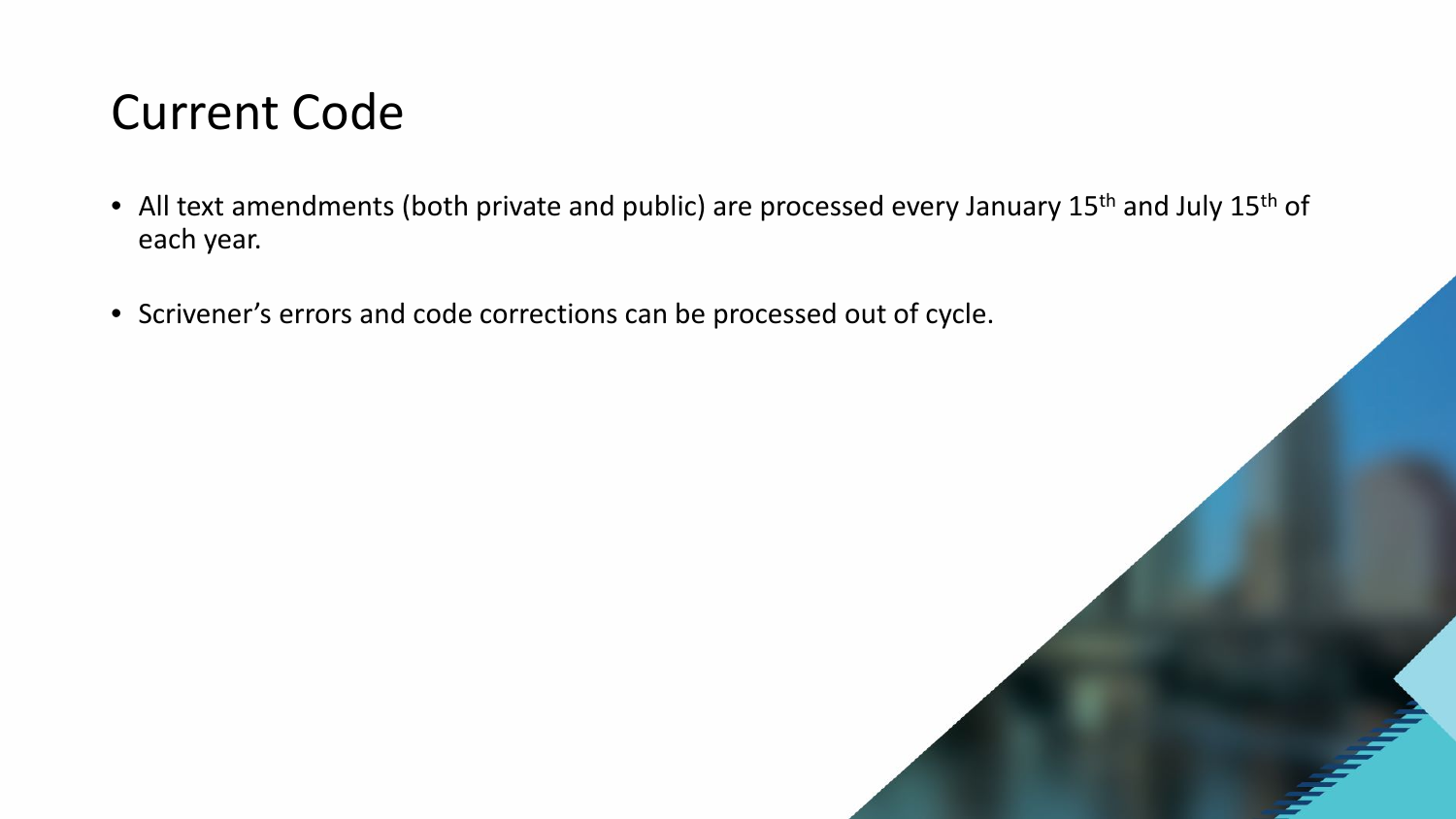#### Challenges

- Current private amendment applications and associated modifications depend on staff to "write" the code.
- Many of the applications are too conceptual and do not demonstrate specific code modifications.
- Applications often lack justification or substantial basis for modification.
- Because privately-initiated applications follow a process similar to publicly initiated amendments, there is confusion amongst the public and other stakeholders about the origin, objective, and City position on the private applications.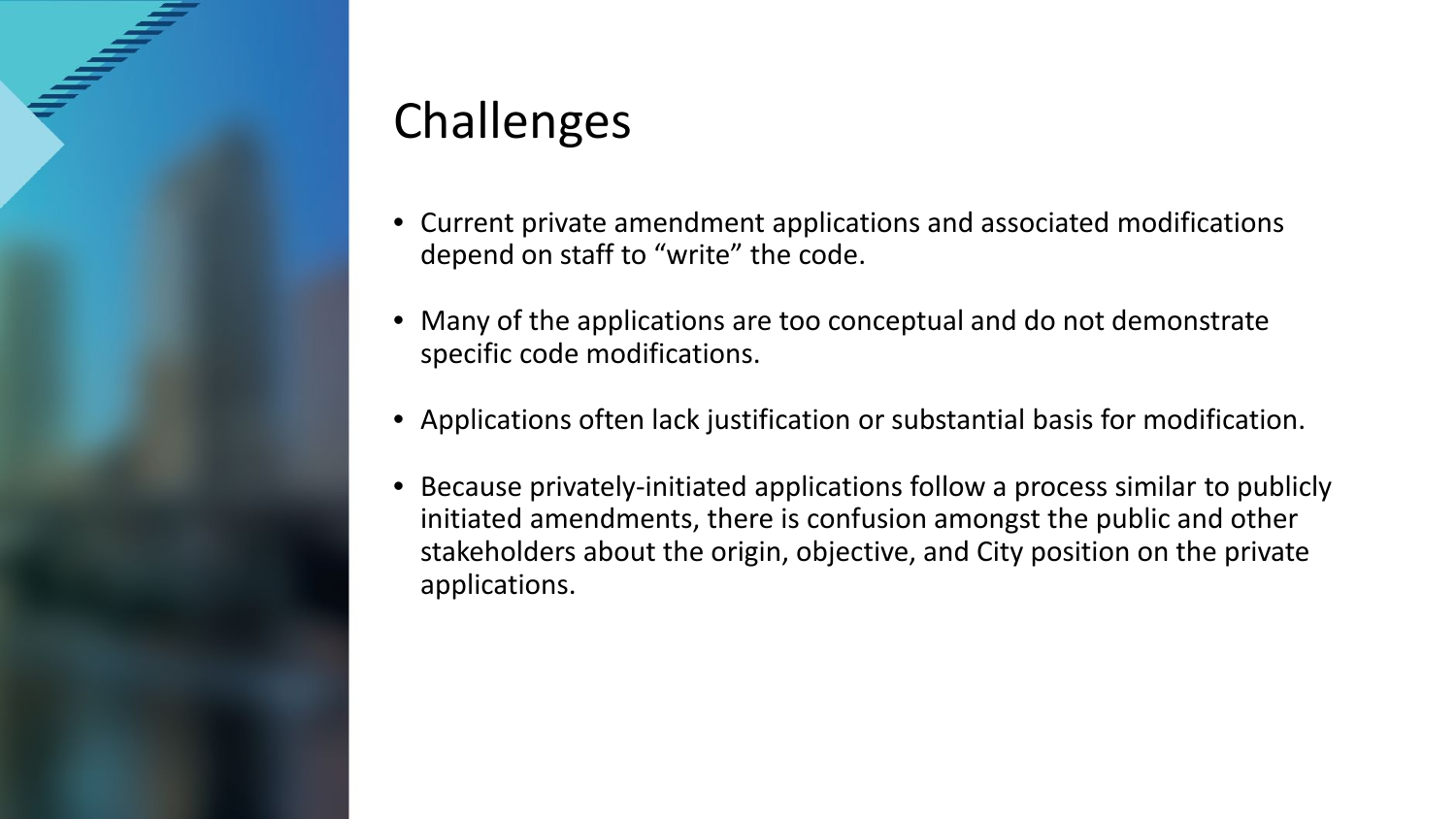

### Staff Proposal

- 1. Eliminate the provision enabling privately- initiated text amendments.
- 2. Process only publicly initiated amendments as proposed by City Council or generated by the code administrator through City staff and leadership. Retain the current January and July cycle schedule for processing all publicly initiated amendments.
- 3. Add language enabling the code administrator to process out-ofcycle text amendments for narrowly tailored, strategically aligned edits that cannot/should not wait until one of the prescribed cycles.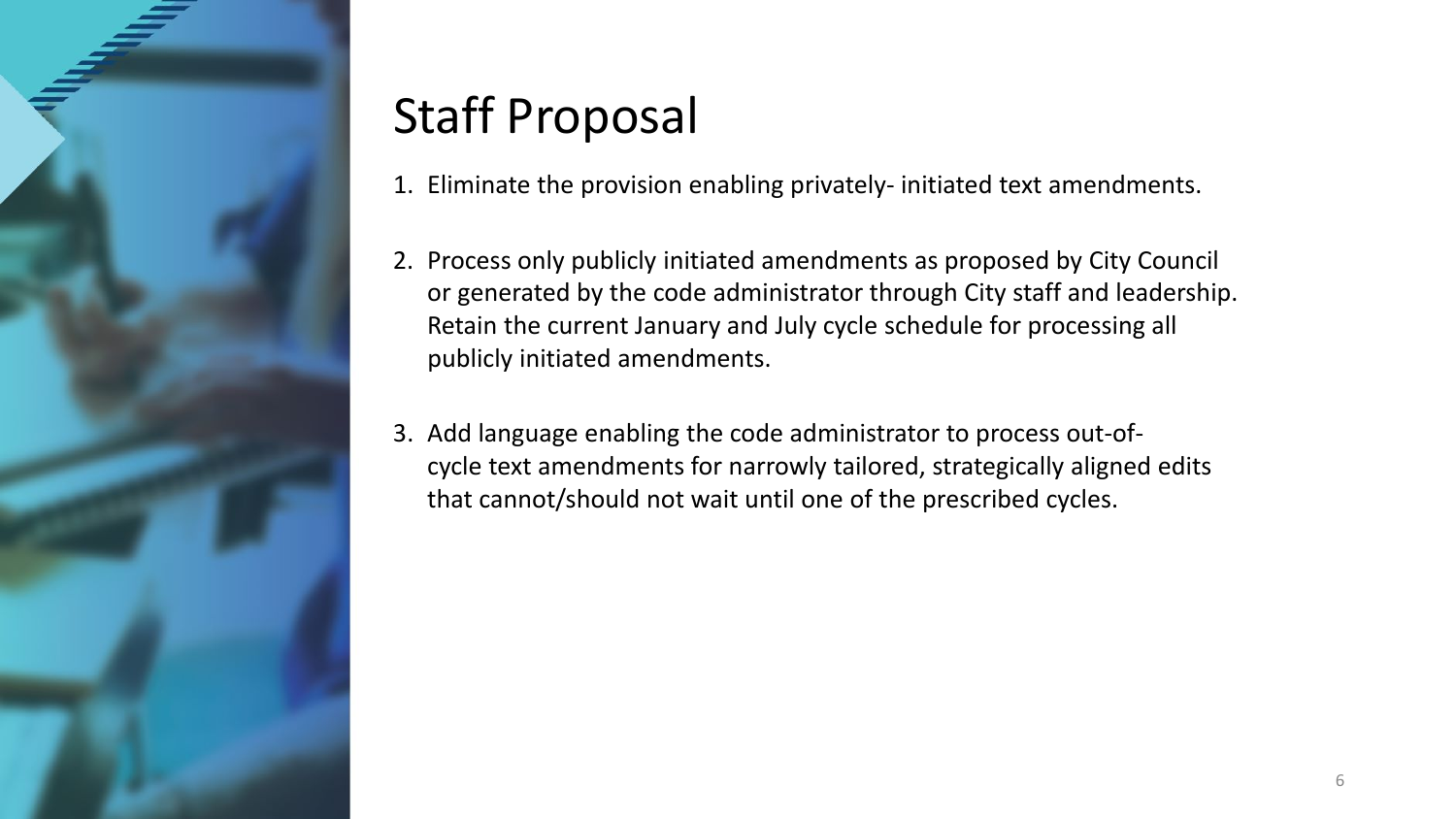#### Primary Goals

The proposed changes will:

- $\checkmark$  Simplify issues concerning origin/source and resources required for 'privately-initiated' vs 'publicly-initiated' amendments
- $\checkmark$  Maintain a maximum of two bi-annual publicly-initiated text amendments
- $\checkmark$  Provide opportunity for mid-cycle amendments when timesensitive and narrowly-tailored to achieve critical strategic objectives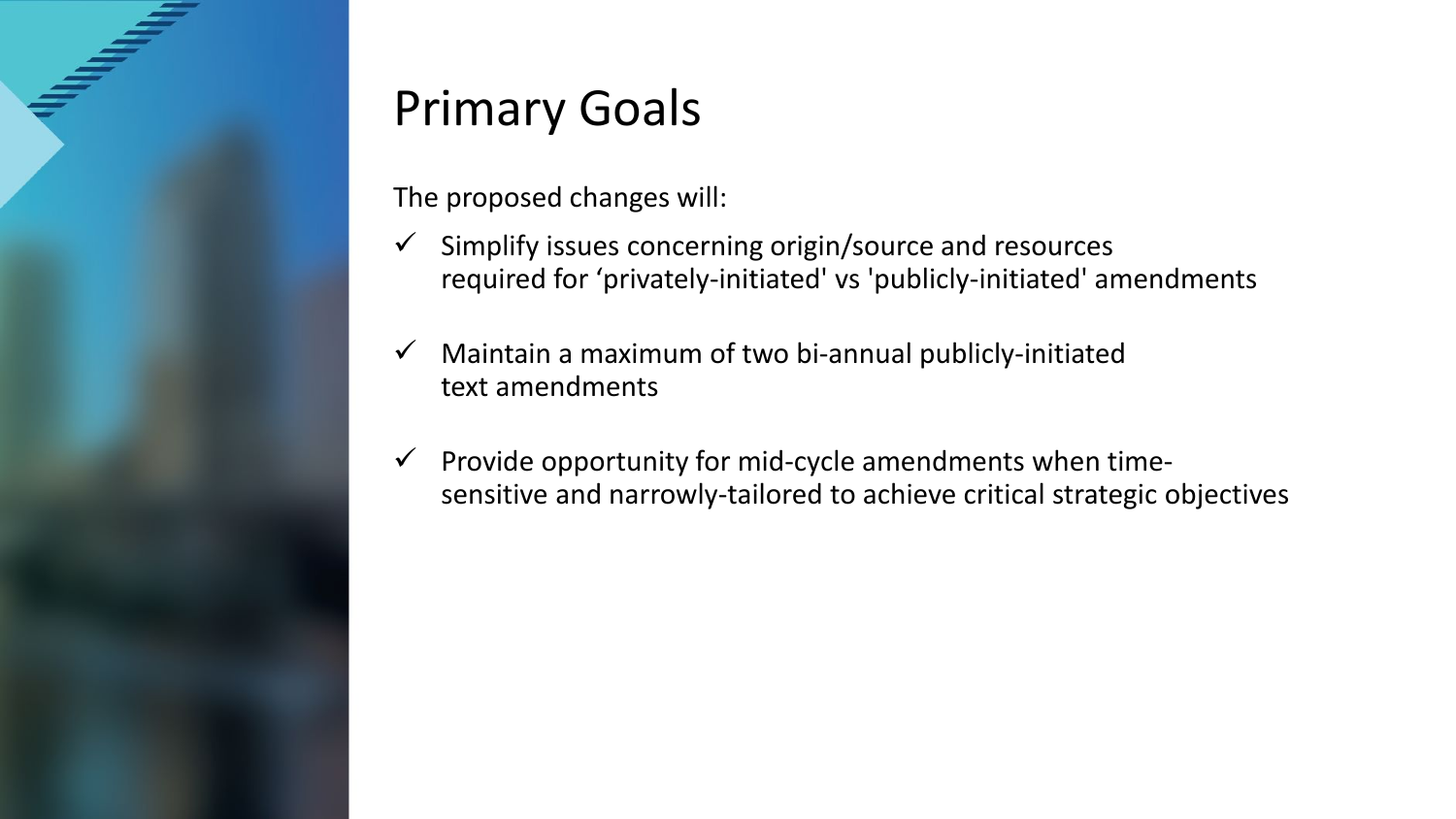#### Proposed Changes 27-147. Amendment initiation.

- Maintains publicly initiated text amendments
- Maintains code administrator amendments
- Removes privately initiated text amendments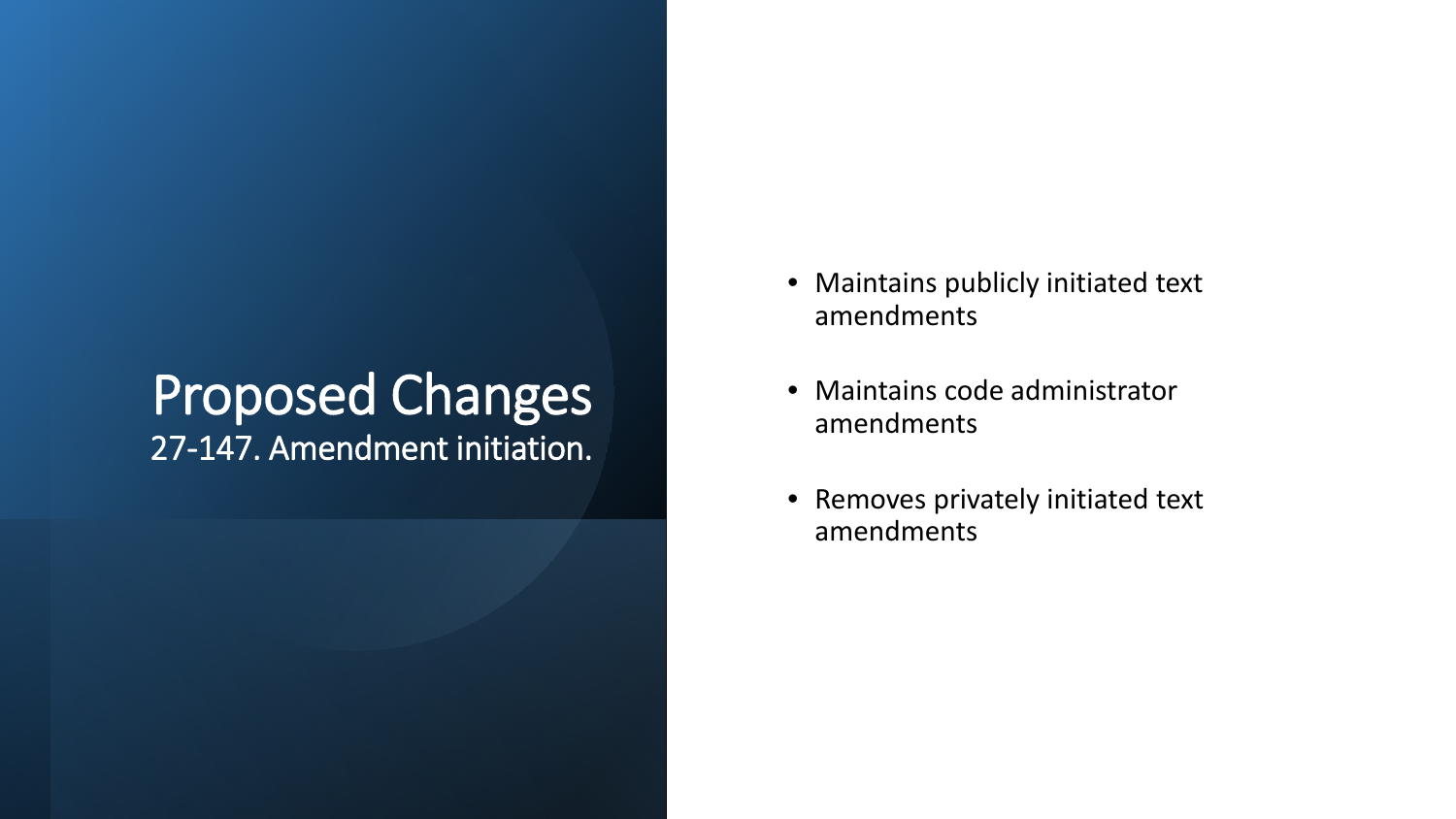#### Proposed Changes 27-148. Procedure for

amendment application.

• Removes references to private applicant requests.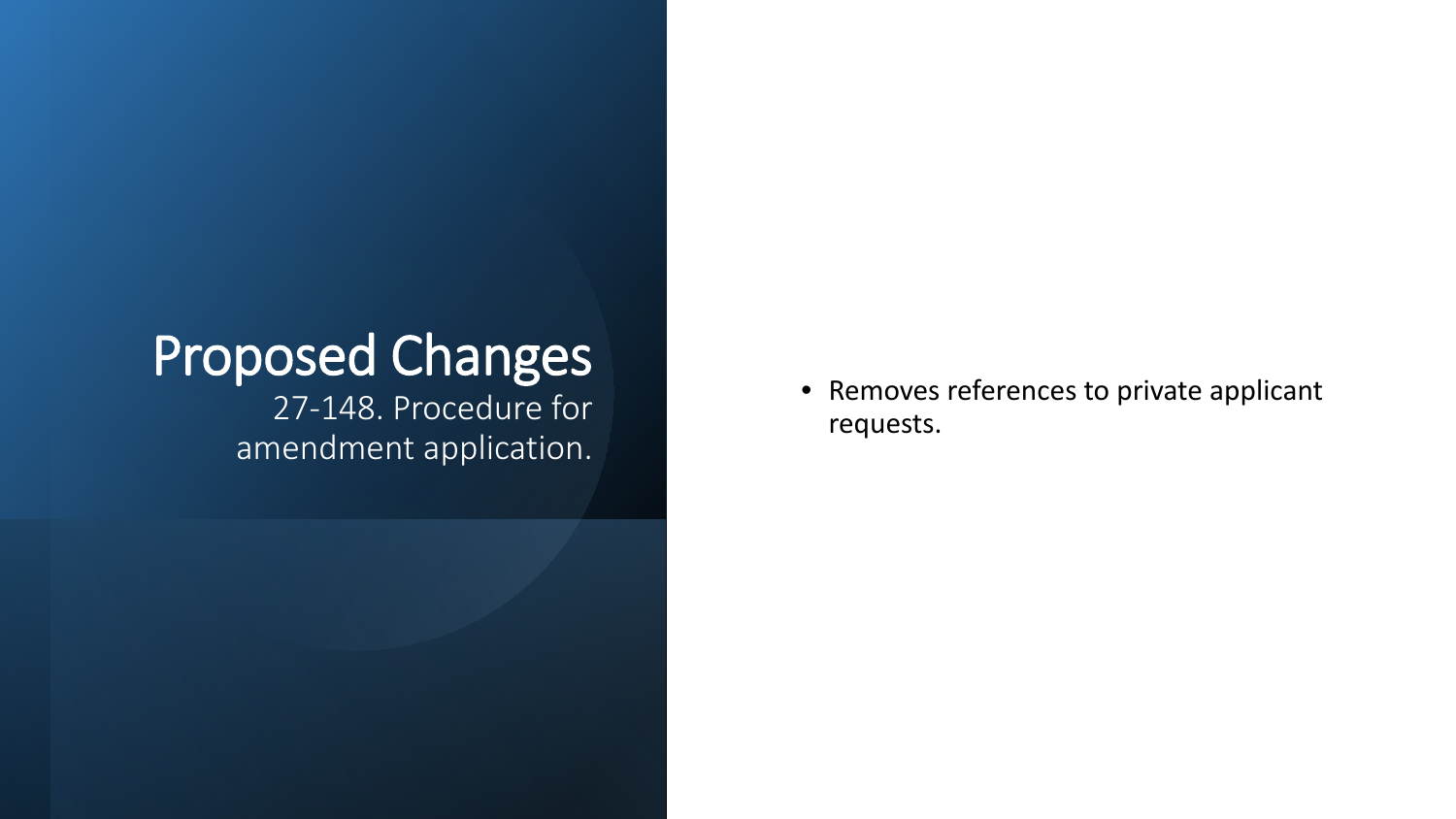#### Proposed Changes 27-151. Comprehensive review of land development code.

Allows text amendment processing under the following situations:

- 1) To correct an unintentional error or scrivener's error, or conflicts between sections of this chapter, or with other chapters,
- 2) For amendments to procedural matters; or
- 3) To correct, add, or edit provisions that effect timesensitive, narrowly-focused strategic initiatives.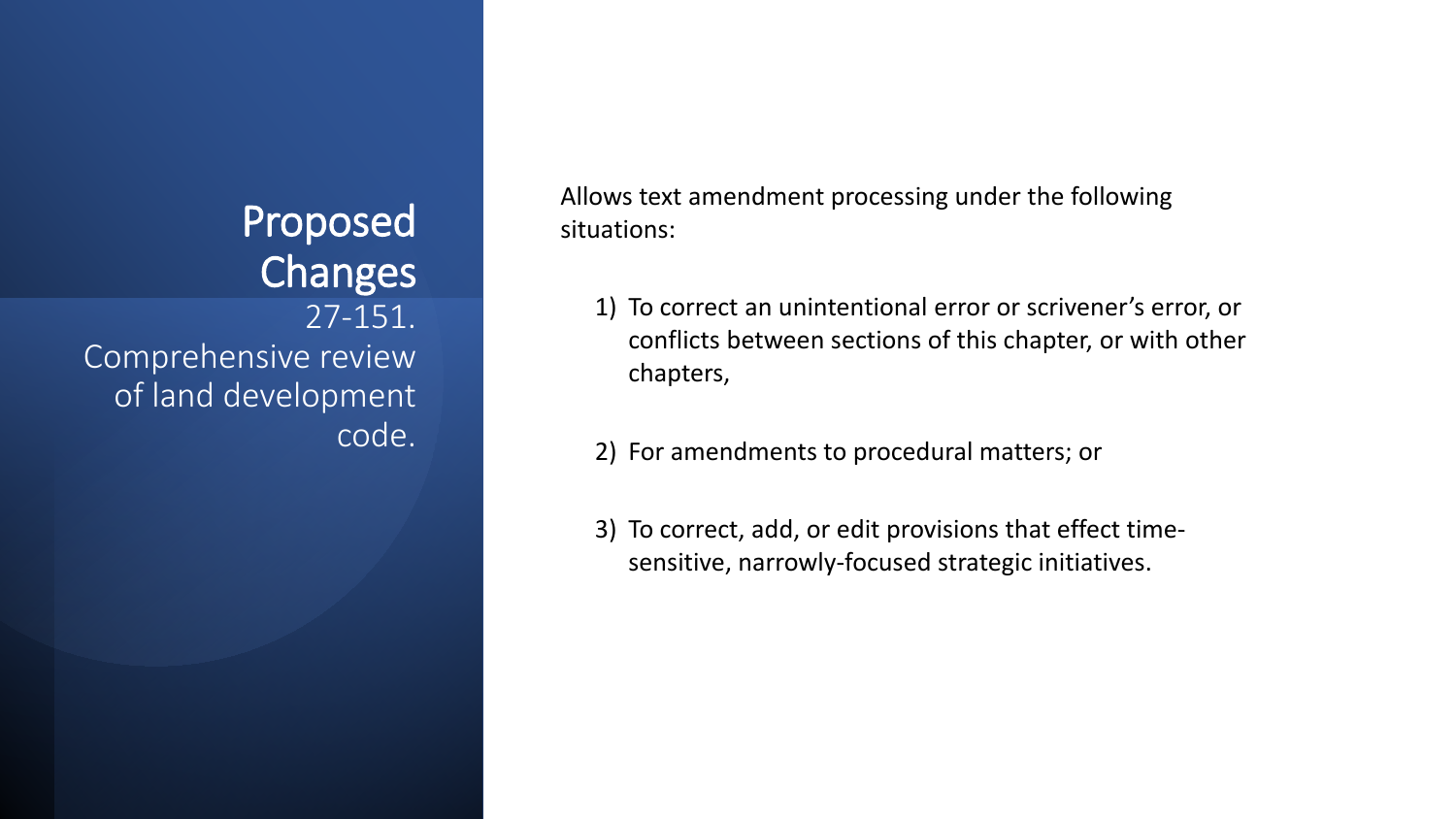#### Effective Date

- Text amendment would become effective with the July 15, 2022 cycle.
- The final cycle for privately initiated text amendments would be January 2022.
- This allows adequate time for public notification of the change in process and to limit negative impact on any investments made toward applying in the January cycle.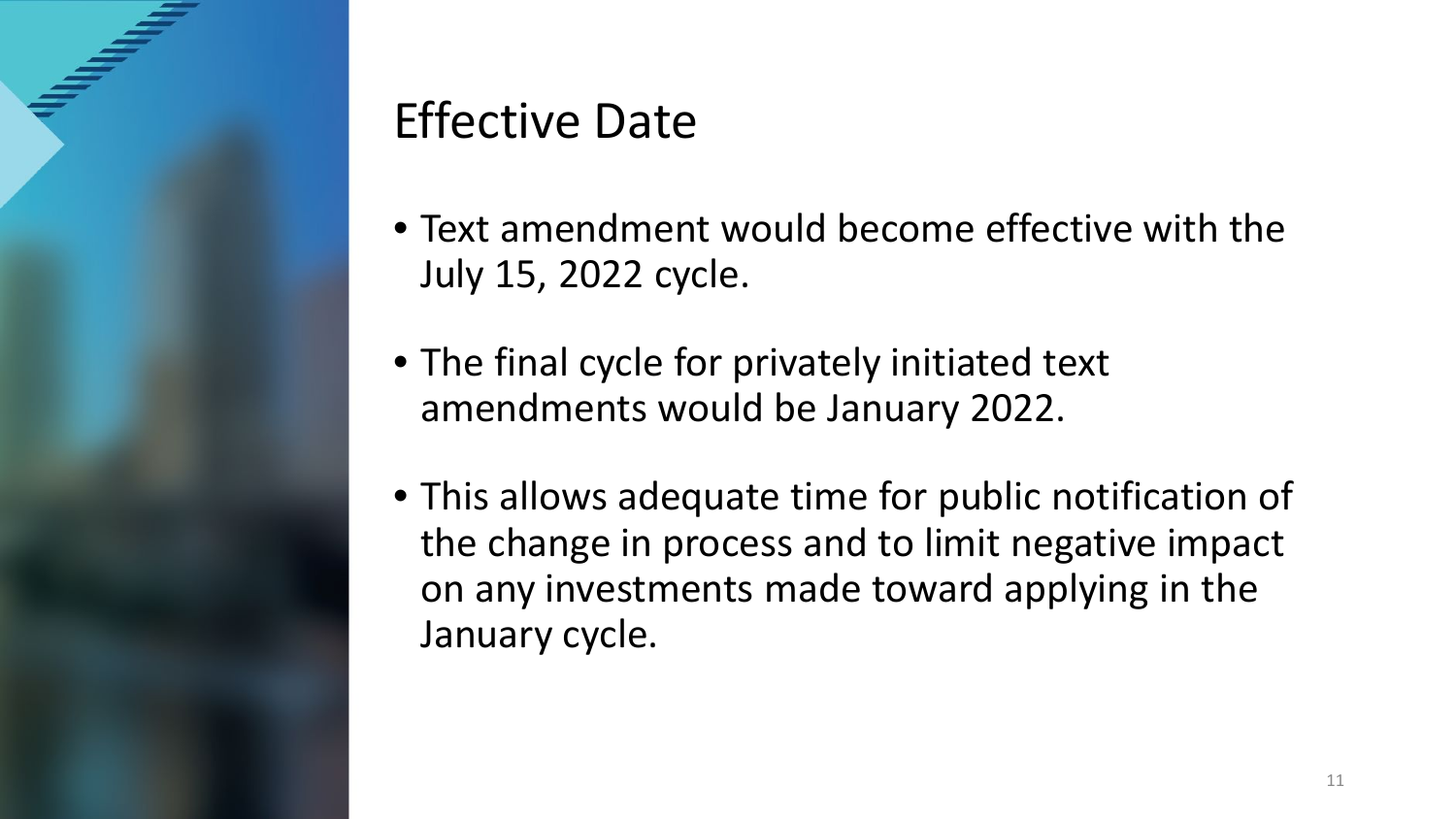#### Tentative Processing Schedule:

| <b>Meeting Type</b>                       | <b>Date</b>               |
|-------------------------------------------|---------------------------|
| <b>Public Information Meeting</b>         | September 13 $\checkmark$ |
| <b>City Council Workshop</b>              | September 23              |
| <b>Planning Commission Briefing</b>       | October 4                 |
| <b>Planning Commission Public Hearing</b> | November 8                |
| City Council $1st$ Reading                | December 16               |
| <b>Adoption Hearing</b>                   | January 13                |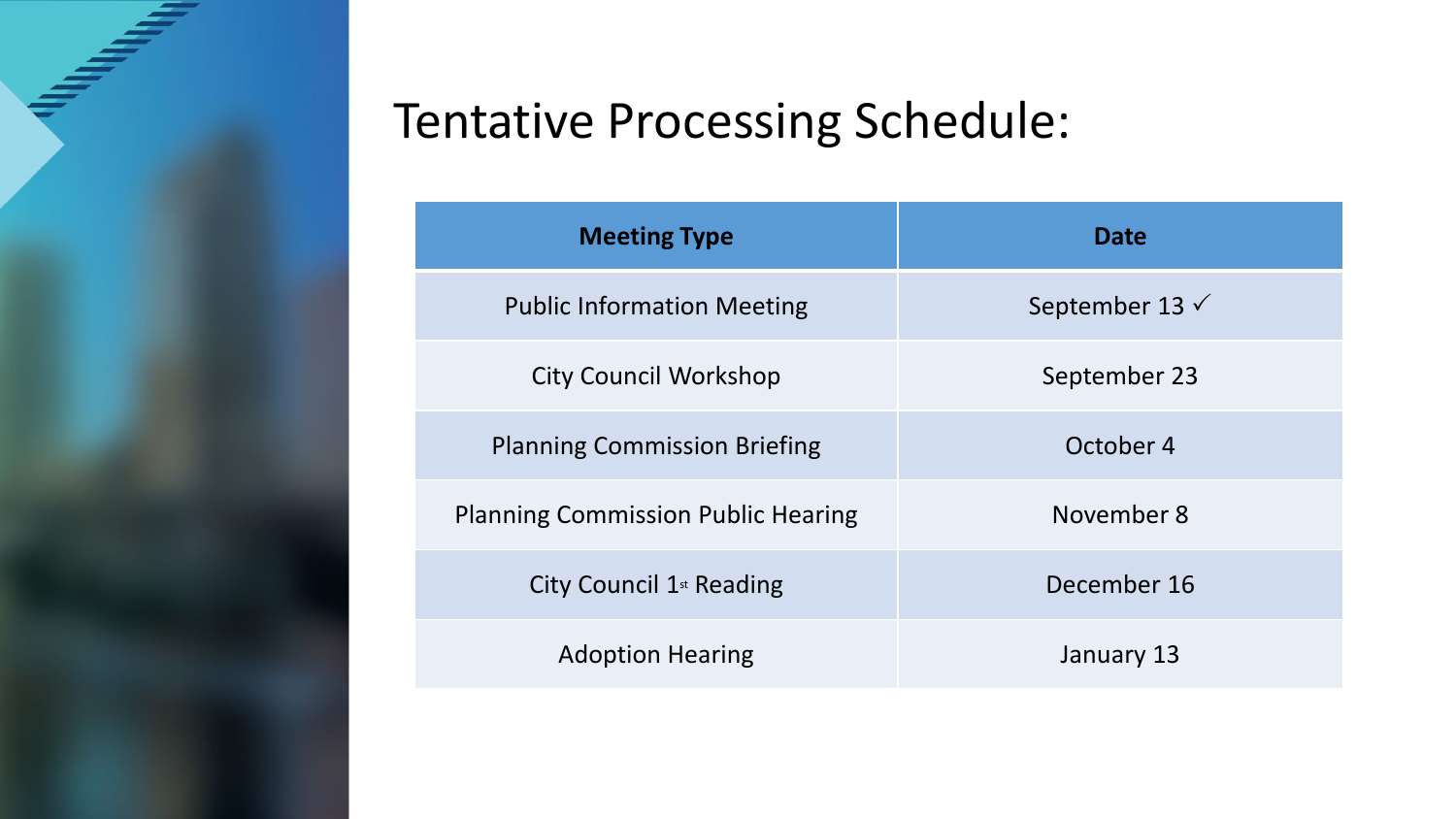

#### Text Amendment Cycles Publicly-Initiated Text Amendment